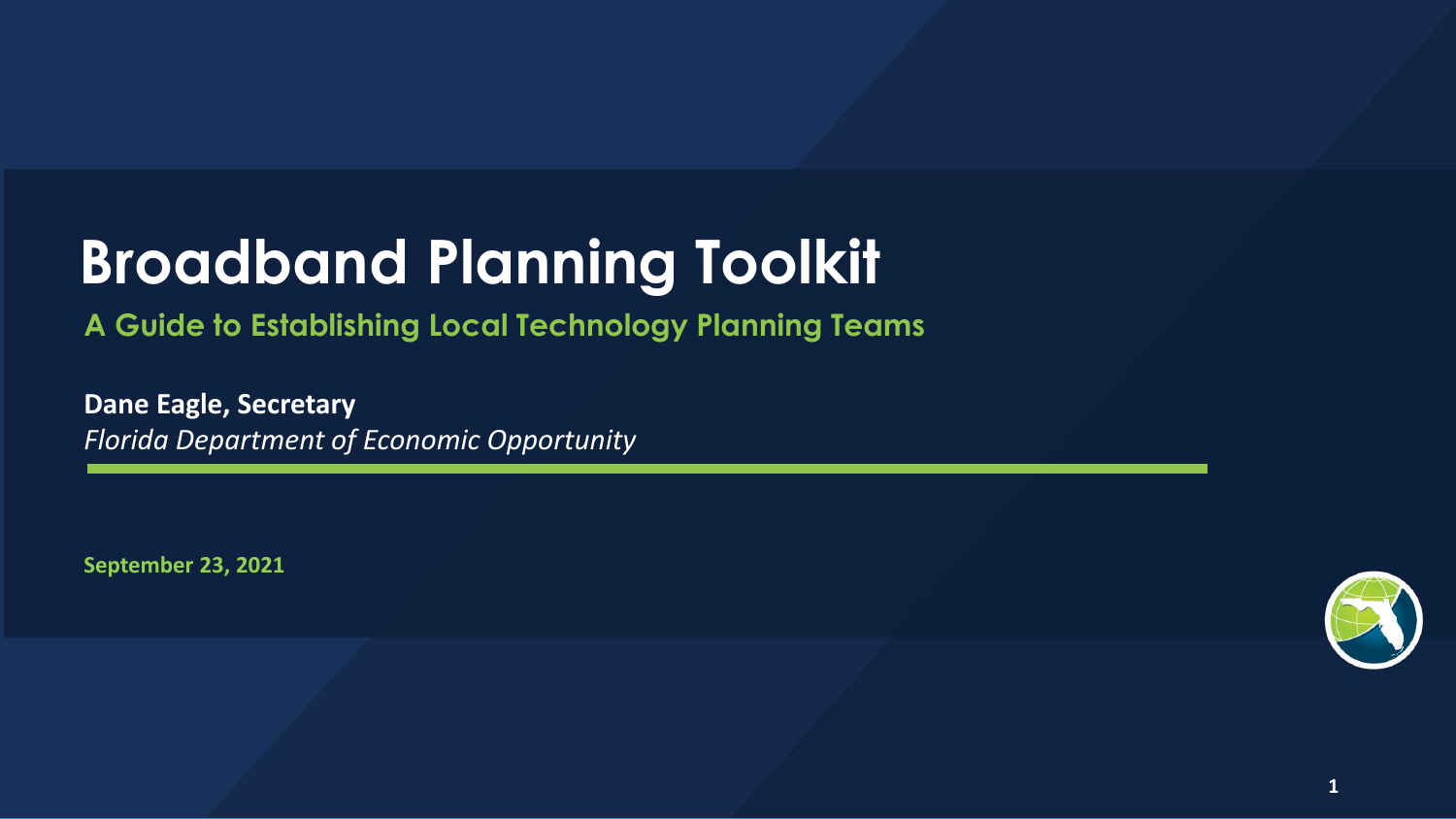# **Office of Broadband and Local Technology Planning Teams Overview**

**Established:** July 2020

**Statutory Authority:** Sections 288.9961, 288.9962, and 288.9963, Florida Statutes.

**Mission:** The Office of Broadband works with local and state government agencies, community organizations, and private businesses to increase the availability and effectiveness of broadband internet throughout the state, specifically in small and rural communities. Through these partnerships, the Department encourages investment in grant funding opportunities for the broadband program that focus on the expansion of broadband.

### **Florida Department of Economic Opportunity BROADBAND PLANNING TOOLKIT**

A Guide to Establishing Local Technology Planning Teams

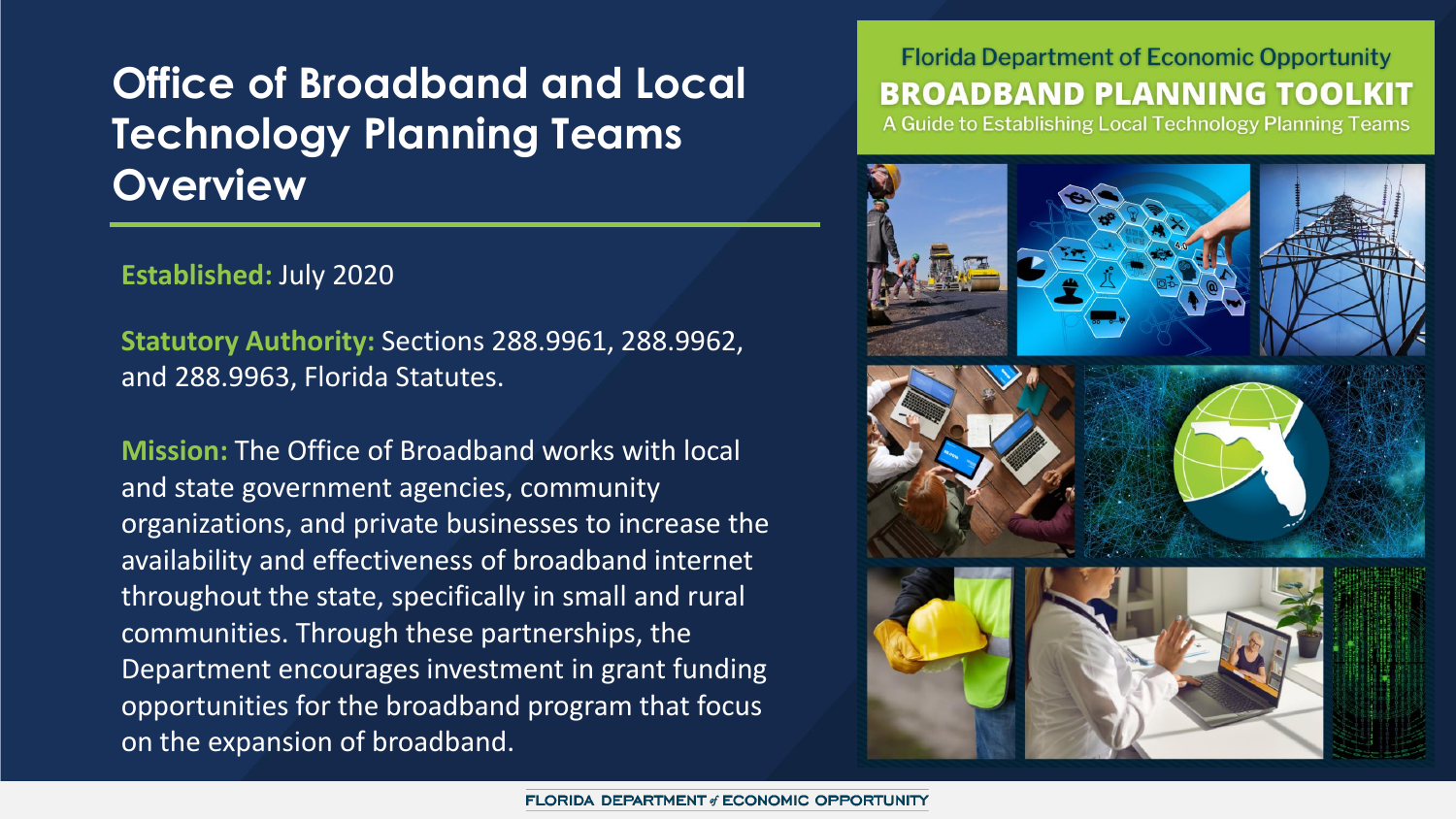# **Office of Broadband Directives**

**Section 288.9961, Florida Statutes, directs the Office of Broadband to build and facilitate Local Technology Planning Teams, which shall work with communities to:**

- Understand their current broadband availability;
- Locate unserved and underserved businesses and residents;
- Identify assets relevant to broadband deployment;
- Build partnerships with broadband service providers; and
- Identify opportunities to leverage assets and reduce barriers to the deployment of broadband Internet services in the community.

*\*The teams or partnerships must be proactive in fiscally constrained counties with identifying grant opportunities and applying for federal grants for broadband internet service.*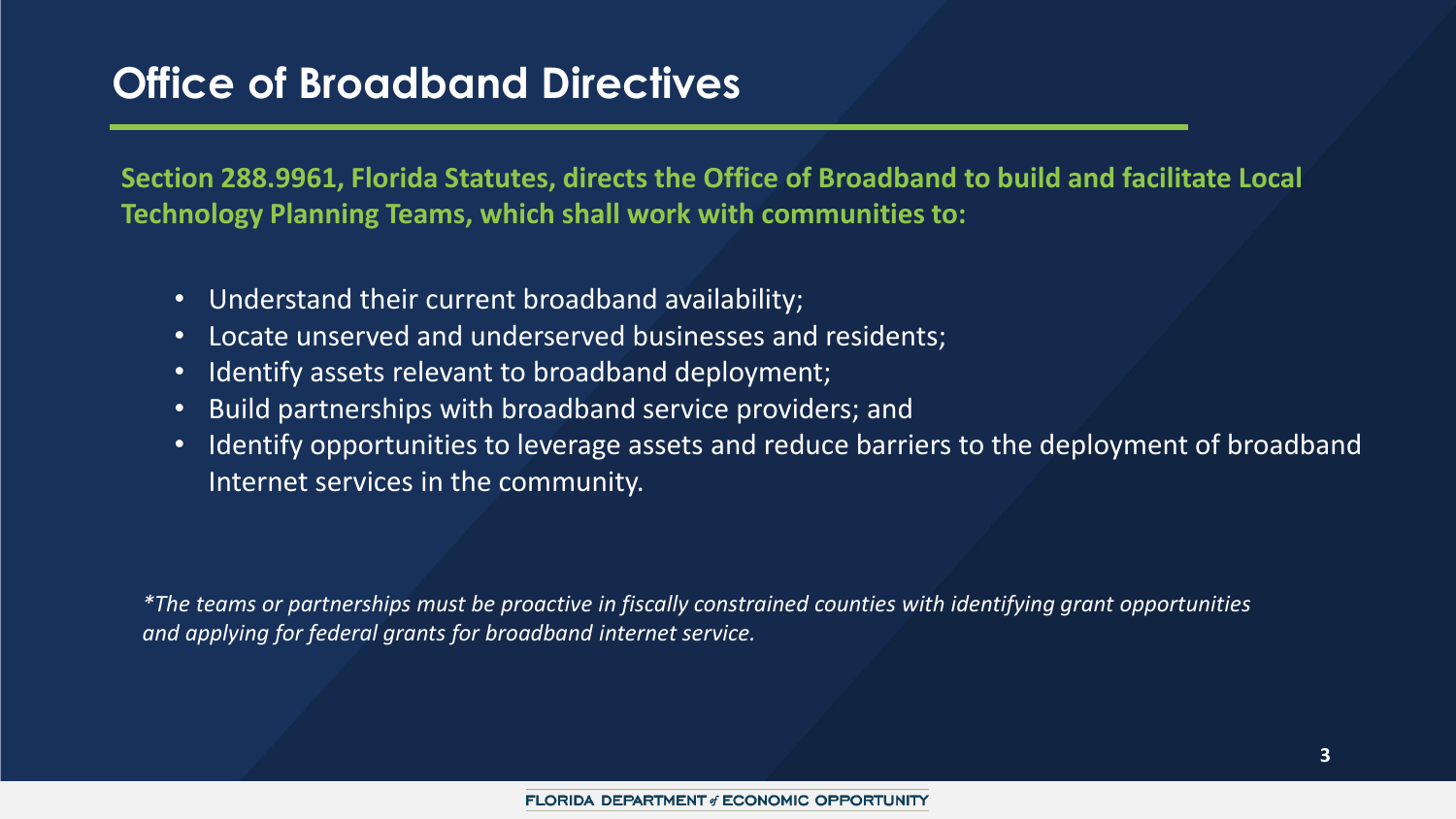### **Broadband Planning Process**

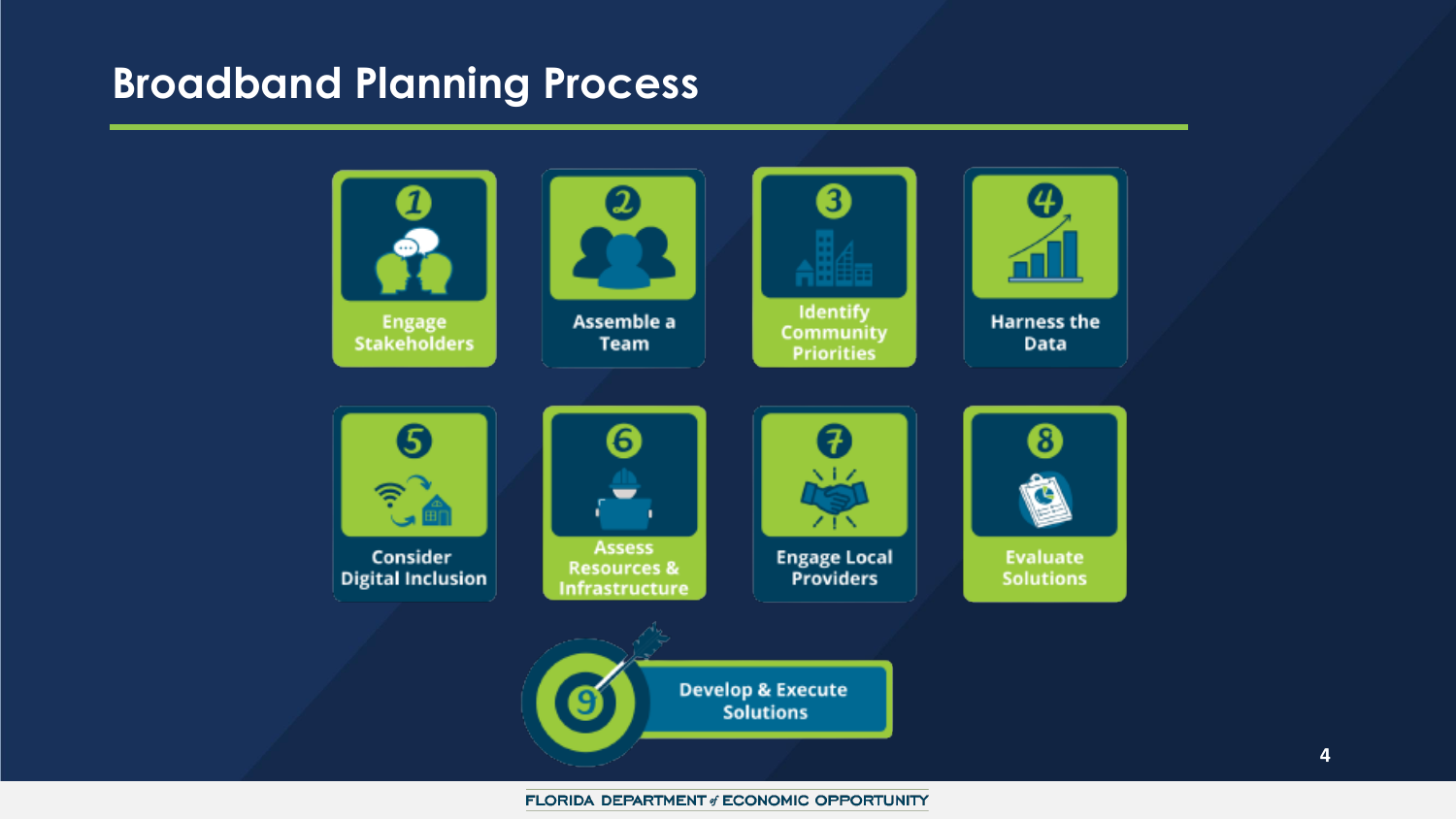# **Step 1: Engage Stakeholders**



# **Engage Stakeholders**

Initial community outreach and engagement includes:

- Identifying Community Stakeholders & Industry Sector Leaders;
- Recruiting Team Members; and
- Strengthening Community Relationships & Trust.

#### Continued community outreach and engagement includes:

- Building Partnerships;
- Identifying Community Priorities; and
- Sharing Survey and Analysis Findings.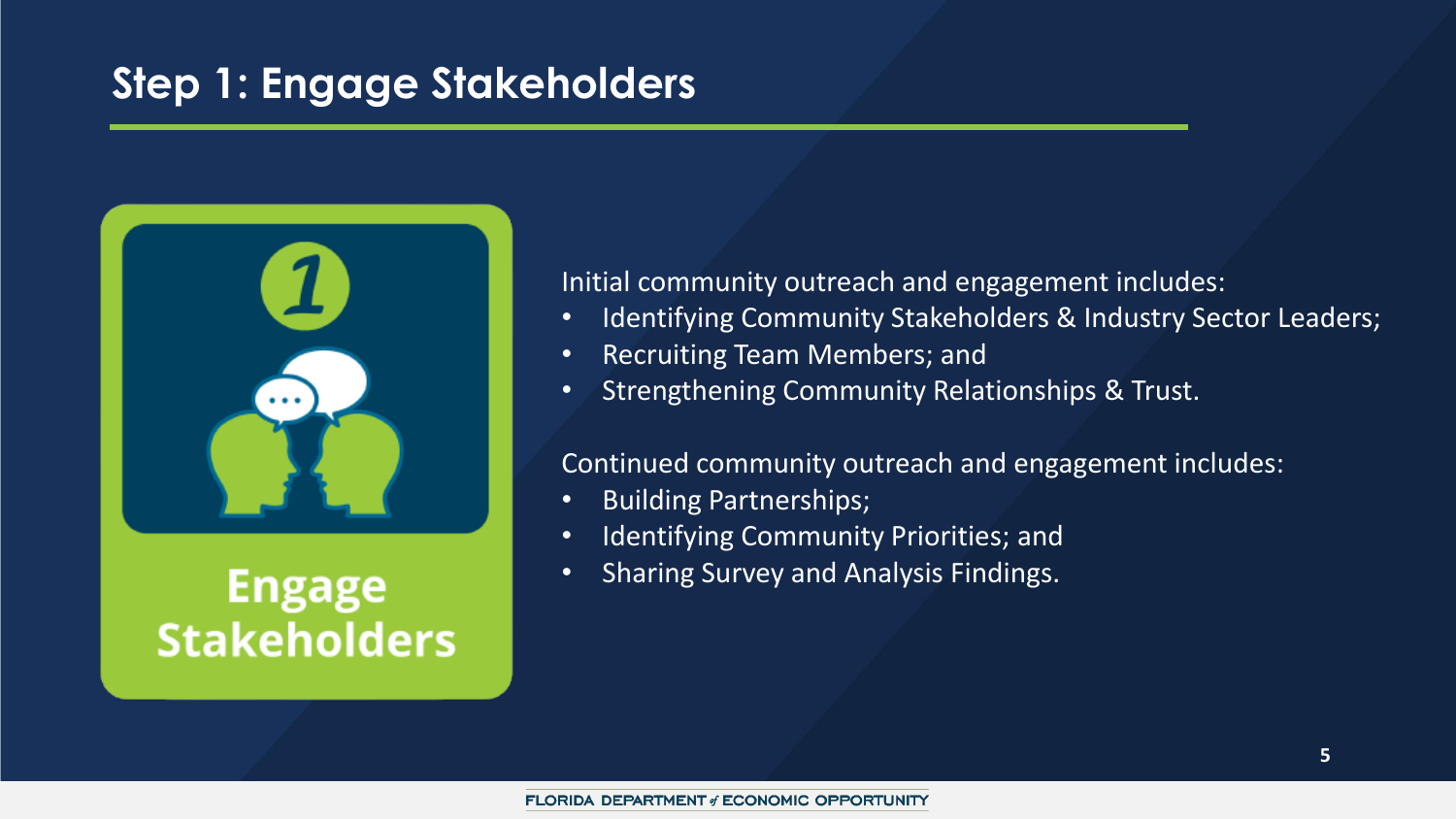**Facilitating Agency:** Department of Economic Opportunity.

**Implementation Level:** County, Region, or DEO Approved Partnerships.

**Establishing Parties:** County Administrator, County Manager, or a Designee.

**Number of Members:** At least one representative from each industry sector listed in section 288.9961, Florida Statutes.

**Direct Contact:** Florida Office of Broadband.



Assemble a **Team**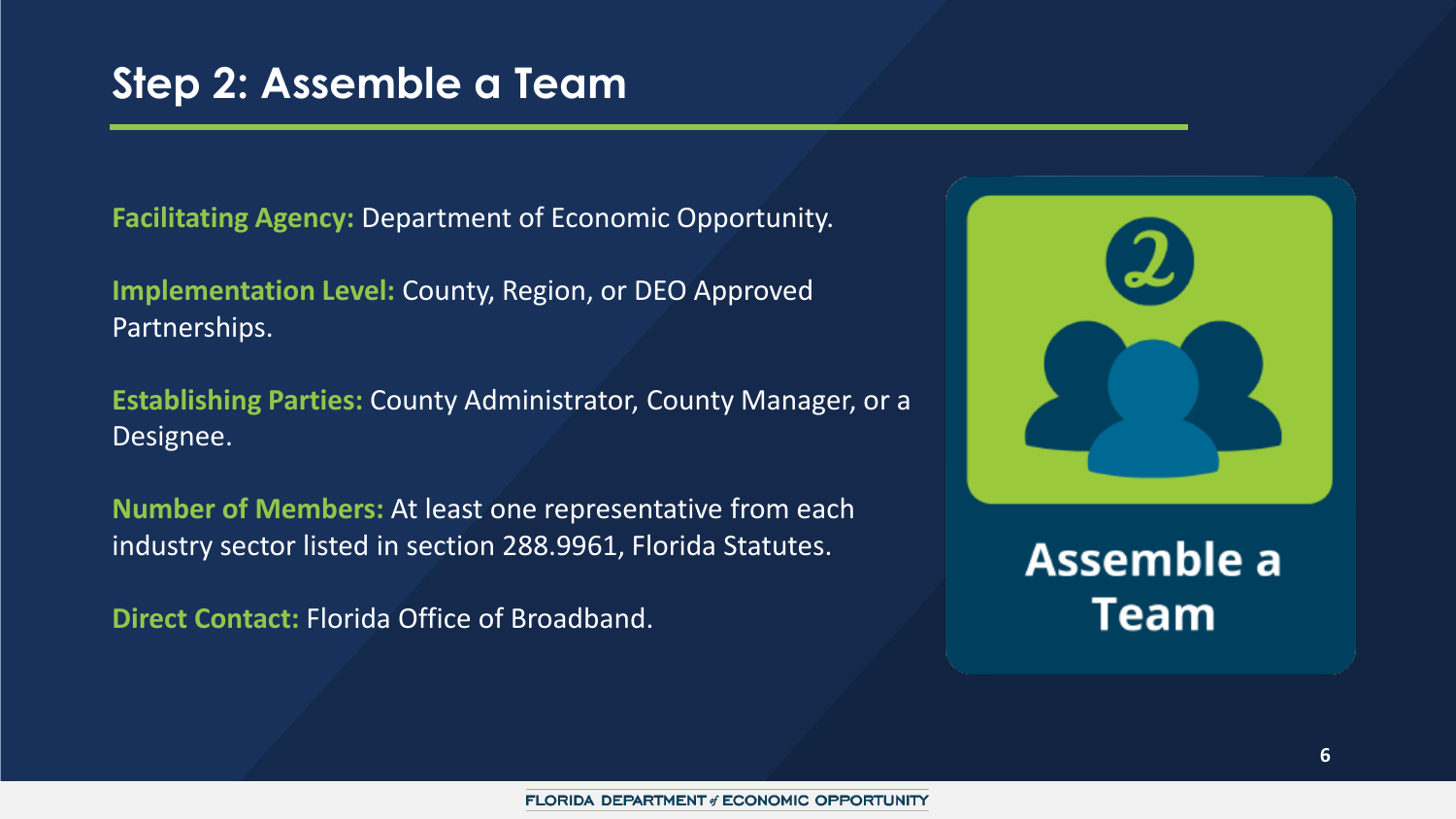Each **county administrator, county manager, or a selected designee,** will recommend members for the DEO to vet and appoint to their Local Technology Planning Team by November 30, 2021, to ensure its membership represents local stakeholders in broadband expansion.

**Below is a list of industry sectors that must be represented on each Local Technology Planning Team, as noted in section 288.9961, Florida Statutes:**

| Economic<br>Internet<br>Parks and<br>Local<br>Agriculture<br>Development<br>Service<br>Recreation<br>Governments<br>Organizations<br>Providers | Libraries |  | K-12 Education |  | Healthcare<br>Providers |  | Private<br><b>Business</b> |  | Tourism |  | Community<br>Organizations |
|------------------------------------------------------------------------------------------------------------------------------------------------|-----------|--|----------------|--|-------------------------|--|----------------------------|--|---------|--|----------------------------|
|                                                                                                                                                |           |  |                |  |                         |  |                            |  |         |  |                            |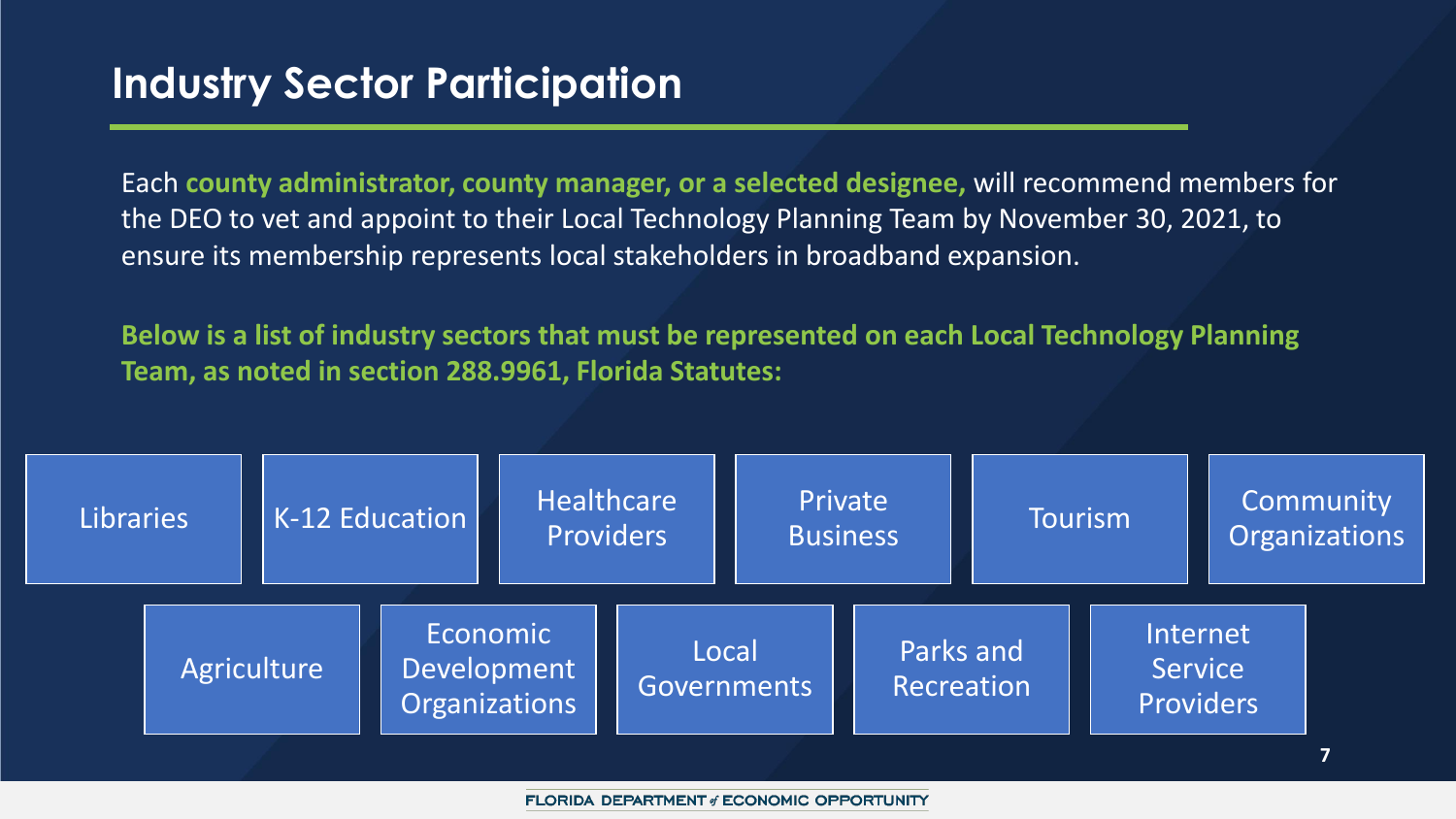# **Step 3: Identify Community Priorities**

Teams will identify and assess the following:

- Goals for the State of Florida's Broadband Efforts;
- The Current Status of Broadband Availability Within the County or Region;
- The County or Region's Role in meeting Florida's Broadband Expansion Goals; and
- Existing Public and Private Maps of the Federal Communications Commission, Internet Service Providers, and Services Offered in the Area.



**Identify Community Priorities**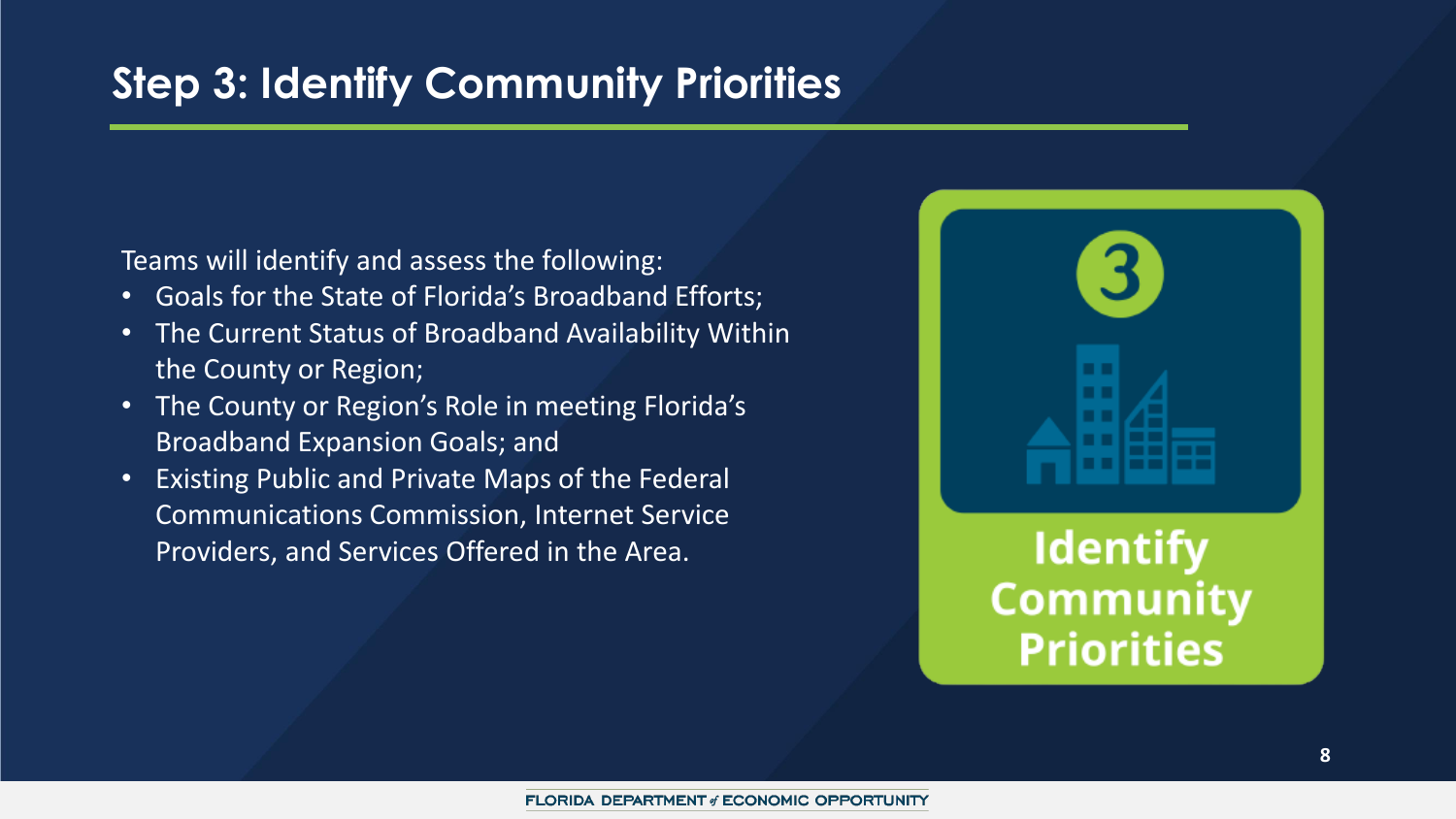It is essential to identify the public's opinion on the topics of community needs, broadband consumption or utilization, and expansion efforts using surveys.





# **Harness the Data**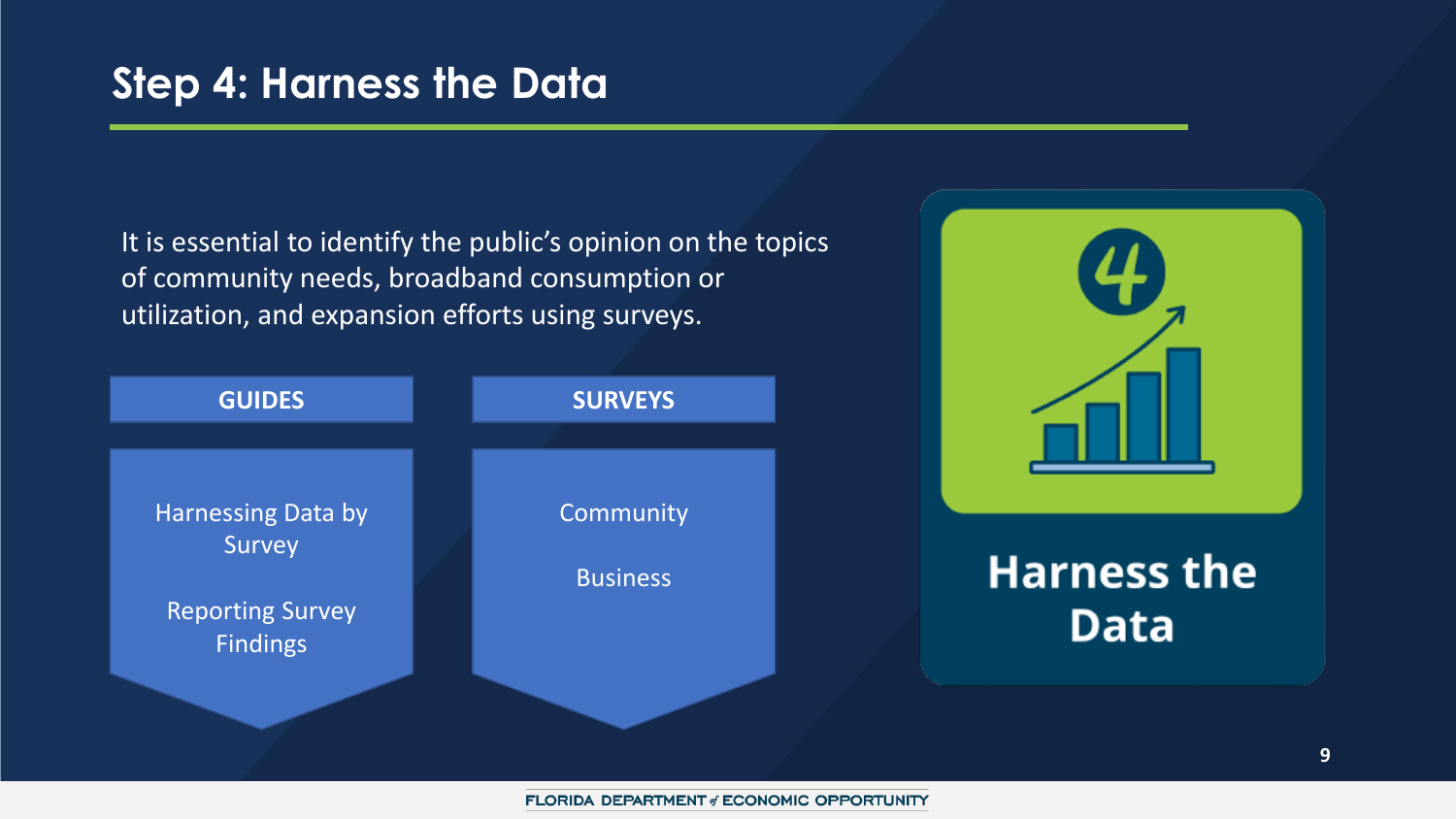Local Technology Planning Teams will identify aspects of digital inclusion that require attention in their county or region. This effort will allow the teams to develop programs and policies to mitigate their area's challenges surrounding digital inclusion and literacy.



# **Consider Digital Inclusion**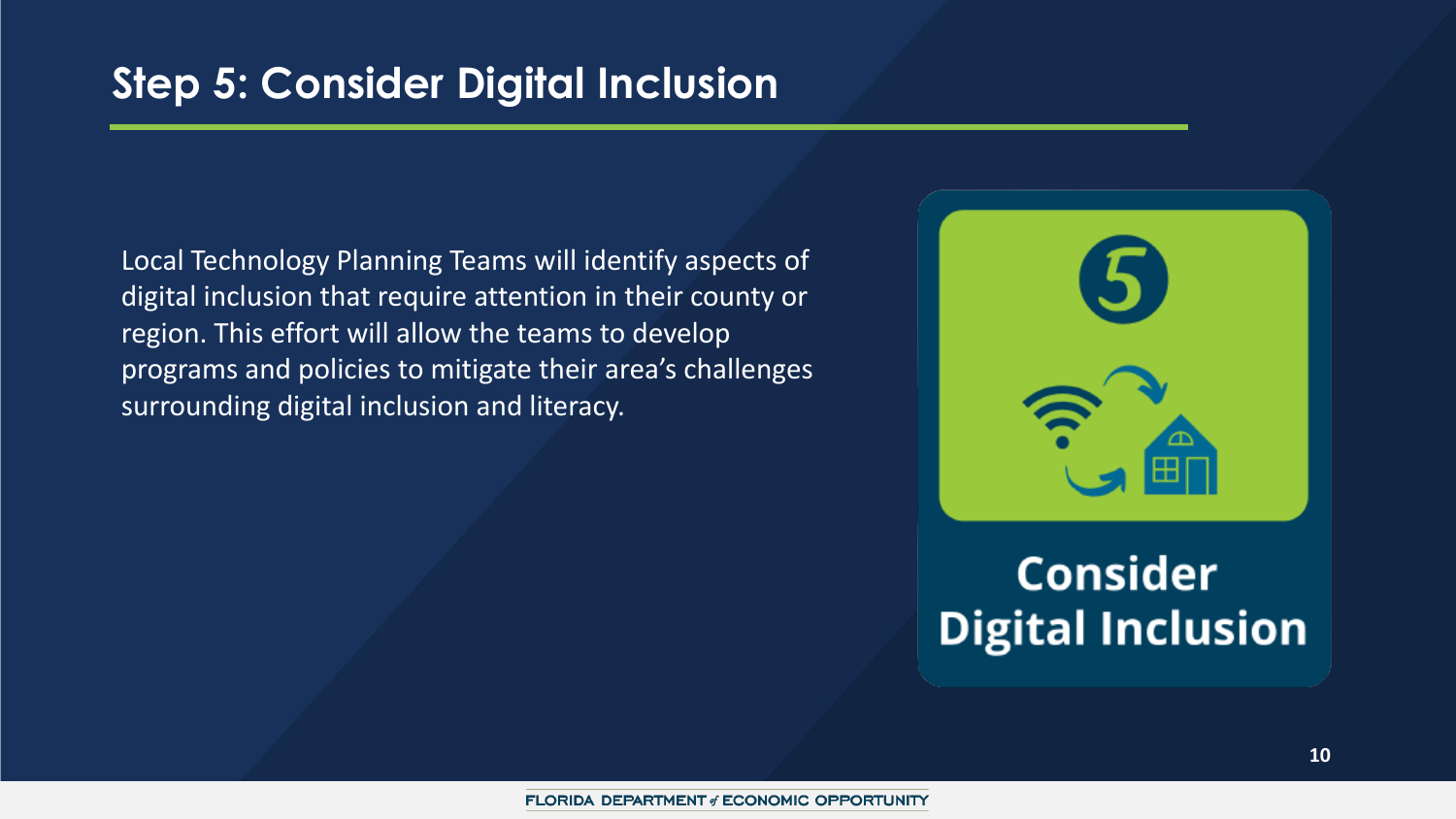### **Step 6: Assess Resources and Infrastructure**

Local Technology Planning Teams will identify and assess resources and infrastructure that can be utilized during broadband planning and expansion efforts using the following strategies:

- Strengths, Weaknesses, Opportunities, and Challenges Analysis; and
- Broadband Planning Inventories.

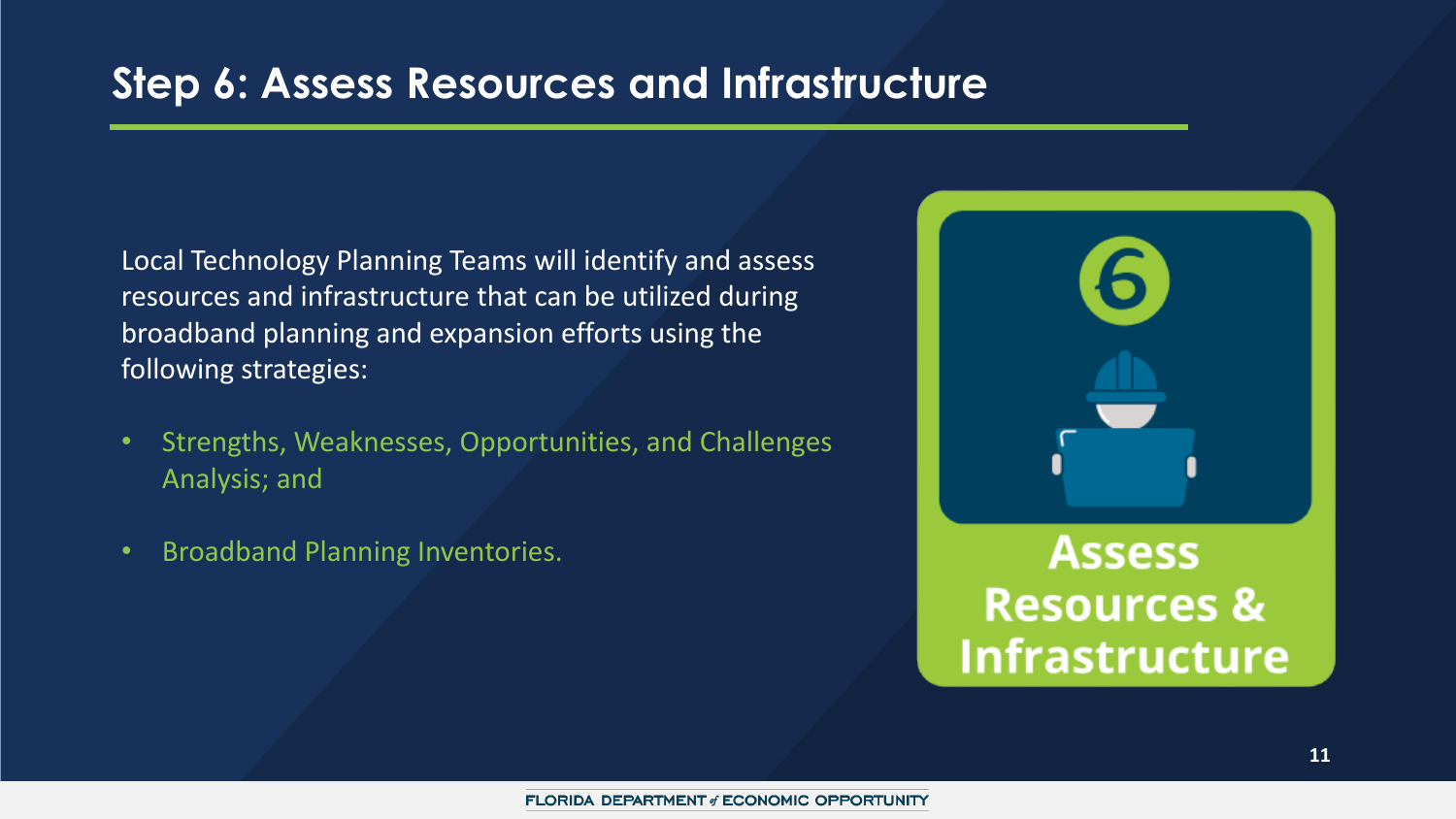### **Step 7: Engage Local Internet Service Providers**

Local Technology Planning Teams will collaborate with internet service providers to identify and assess broadband enabled solutions that may increase the accessibility and availability of internet services within their county or region.



**Engage Local Providers**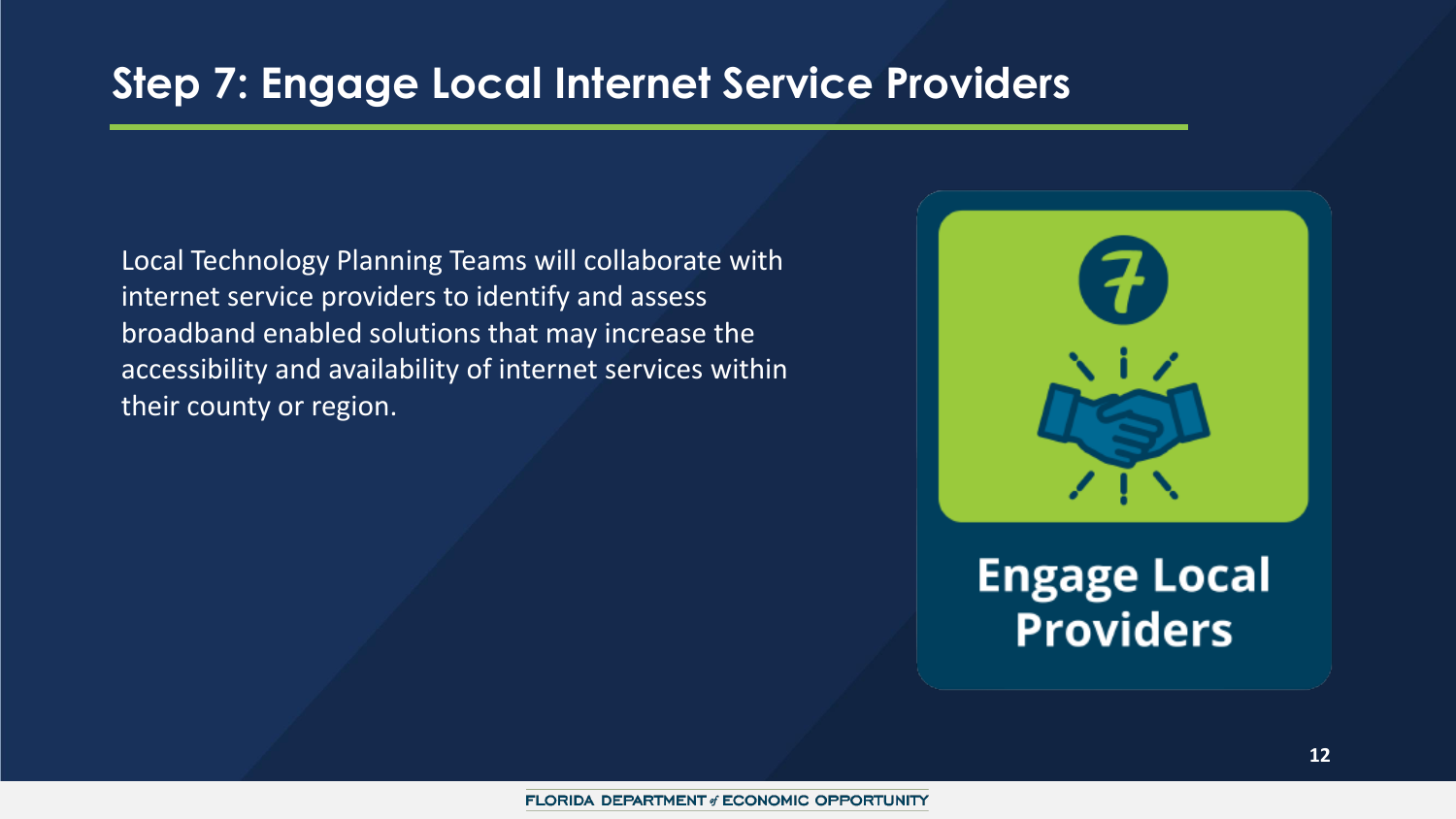### **Step 8: Evaluate Solutions**

Local Technology Planning Teams will assess all the information and feedback collected during the Broadband Planning Process to evaluate technology and service options.

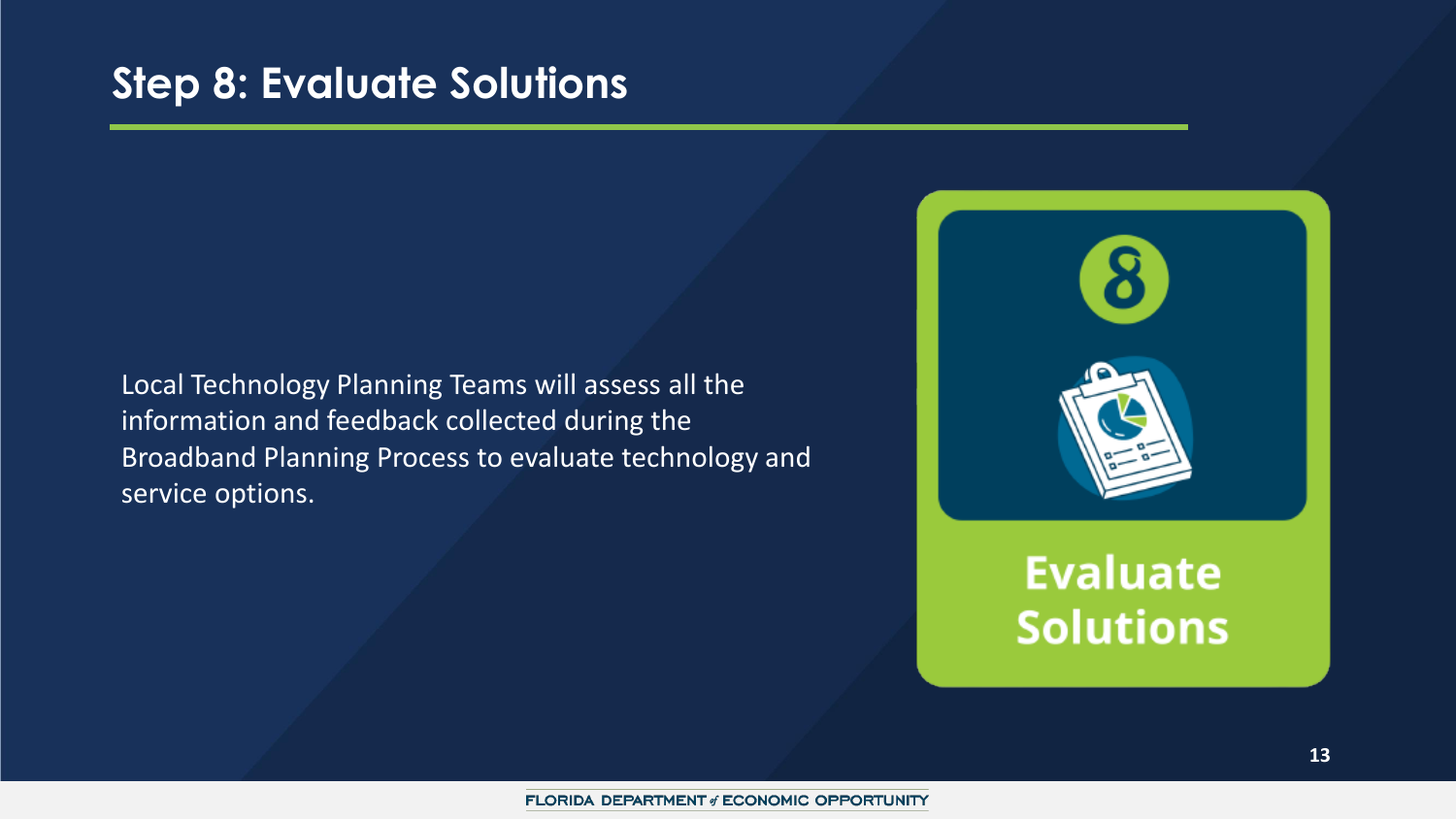### **Step 9: Evaluate Solutions**



Local Technology Planning Teams will develop a summary of all the feedback received, information identified, and solutions selected to address accessibility and availability of internet services in their county or region.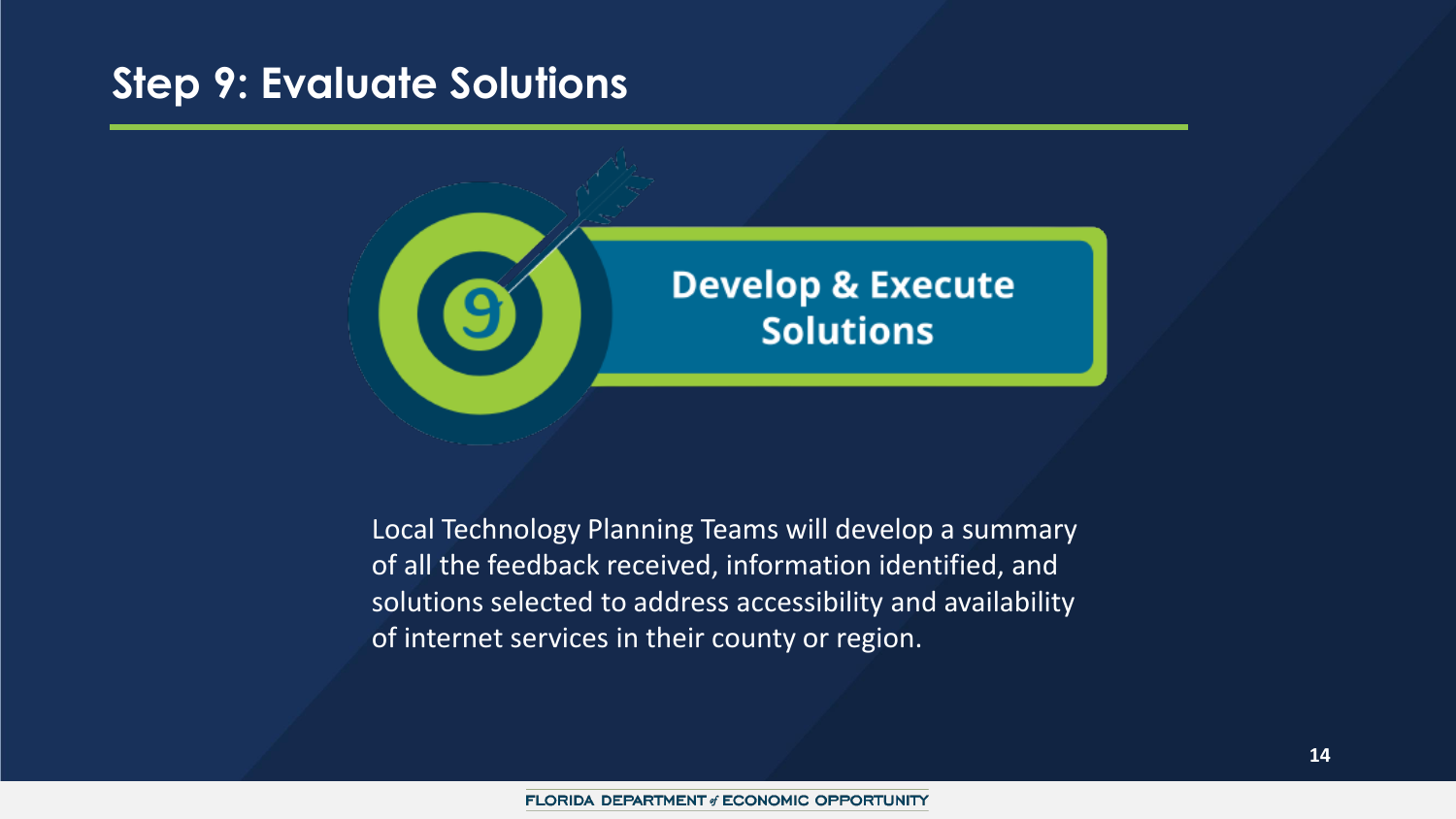### **Additional Resources Available**

DEO developed the following resources to familiarize Local Technology Planning Team members with the broadband planning process and industry terminology:

| Broadband 101                                                                 | <b>Broadband Planning</b><br>Processes                                   | <b>Broadband Planning</b><br>Inventories                                                  |
|-------------------------------------------------------------------------------|--------------------------------------------------------------------------|-------------------------------------------------------------------------------------------|
| Strengths,<br>Weaknesses,<br>Opportunities, and<br><b>Challenges Analysis</b> | <b>Sample Questions for</b><br><b>Meetings and</b><br><b>Discussions</b> | Community<br>(Residential) and<br><b>Business Survey</b><br><b>Distribution Practices</b> |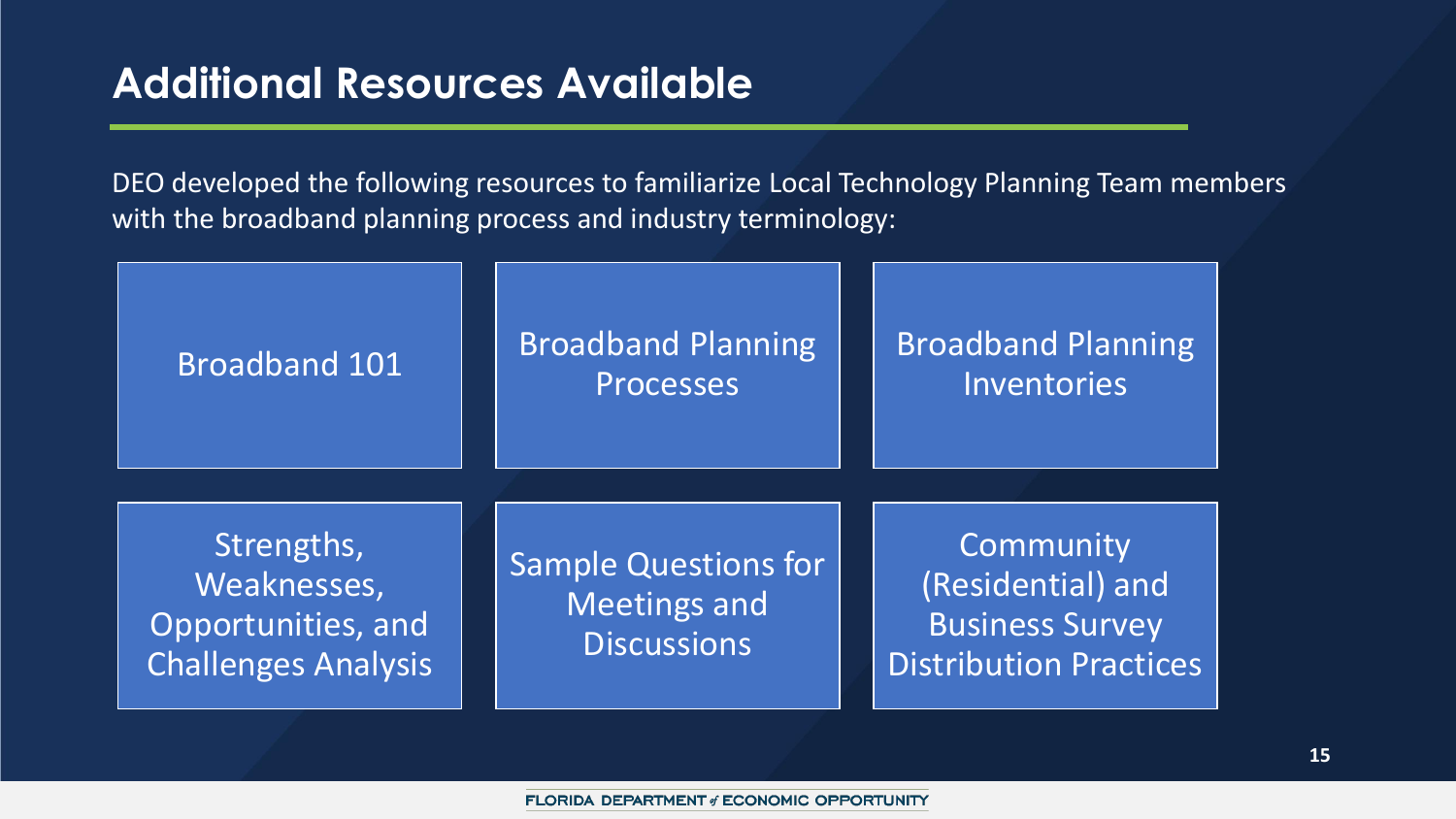# **Impacts of Broadband**



#### Enhanced Economic Development

- Statewide Employment Growth
- Local Employment Growth
- Industry Recruitment; Relocation to Florida



#### Disaster Resilience

- Improvements to Technologies that Enable Situational Awareness Before, During, and Following Disaster
- Enhanced Capacity to Support Emergency Broadband Deployment Following Disaster

#### Enhanced Healthcare

- Improved Access to Telehealth
- Increased Capability to Support Collaboration-Based Healthcare Systems



#### Education

• Reduction in the "Homework Gap" • Improved Distance Learning Capabilities





#### Increased Adoption and Utilization

- Digital Inclusion
- Digital Literacy



#### Improved Infrastructure and **Technology**

- Smart City Capabilities
- Access to Broadband Enabled Applications
- Enhanced E-Government